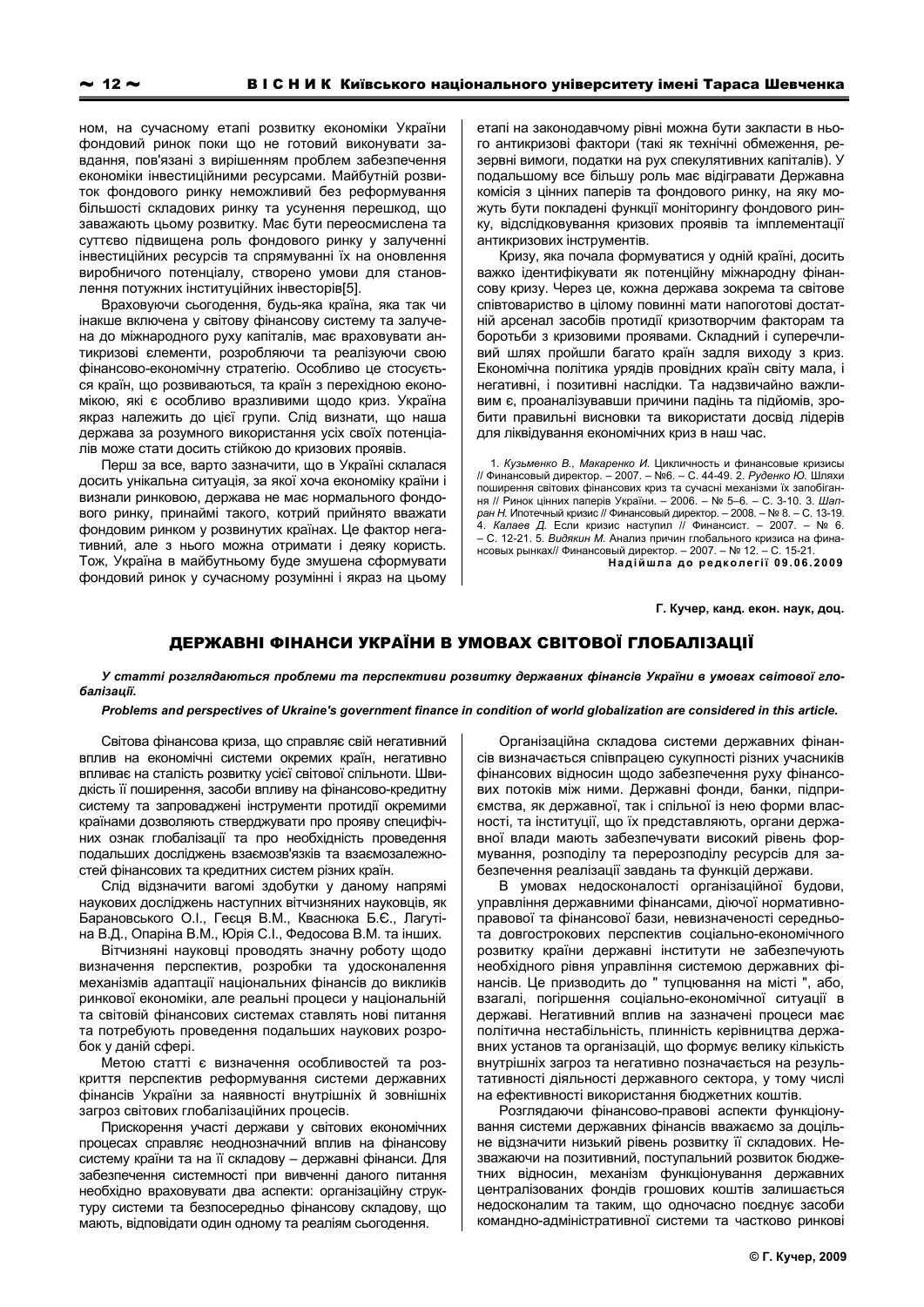засоби. За відсутності їхньої адаптованості, вони в сукупності формують прямо протилежні наслідки, і результативність їхнього застосування стає мінімальною.

Для забезпечення поступального розвитку фінансової системи України в цілому необхідно забезпечити передбачуваність і тому необхідно чітко окреслити довгострокову та середньострокову соціально-економічну перспективу розвитку, відповідно розробити фінансову політику держави. Це дозволить зменшити негативні наслідки політичної нестабільності, забезпечити розуміння діяльності державних органів господарюючими суб'єктами як резидентами, так і нерезидентами, врахувати внутрішні та зовнішні тенденції розвитку, забезпечити захист національних інтересів та перспектив.

Вагому роль у забезпеченні прогресивних тенденцій має відіграти зміна загальної філософії функціонування фінансової системи держави, так і її складової - системи державних фінансів. Сутність змін має полягати у сприйнятті та забезпеченні реалізації ринкових відносин між ланками фінансової системи. Мова йде про бюджетний, податковий, кредитний, соціальний, інвестинійний та інші аспекти.

Реформування бюджетної системи має змінити акценти в сторону її двополярності: сильний центр та сильне місцеве самоврядування. Споживацький підхід у бюджетних відносинах призводить до відсутності зацікавленості місцевого самоврядування у формуванні власної, сталої доходної бази бюджетів. Окремим керівникам стає вигідно чекати бюджетних трансфертів, а не стимулювати надходження інвестиційних ресурсів, розвиток підприємницької активності тощо. Формування нового механізму дозволить використовувати централізовані державні фонди як важелі державного регулювання та втручання у розвиток економіки за умов внутрішньої чи зовнішньої дестабілізації, як інструменти забезпечення рівності доступу усіх учасників суспільних відносин до державних соціально-економічних благ, але поряд в потужному режимі має функціонувати система місцевих фінансів, що забезпечуватиме розвиток територіальних громад, створюватиме передумови зростання бізнес активності, застосовуватиме ринкові механізми, що у сукупності відповідатиме національній стратегії та пріоритетам, але забезпечуватиметься власними ресурсами і інтересами місцевої громади.

Роль державного бюджету теж має змінитися, оскільки в умовах світової глобалізації змінюється і роль самої держави. Держава має бути представником інтересів усієї національної спільноти як всередині країни, так і за її межами. Держава через систему централізованих фондів грошових коштів має створити такі механізми державного регулювання та впливу, що дозволять стимулювати економічний, соціальний, інвестиційний, інноваційний розвиток тощо, та захистити від недобросовісної конкуренції, рейдерства, надходження на внутрішній ринок низькоякісної, шкідливої для здоров'я населення продукції та товарів вжитку, світової фінансової кризи, а також інших ризиків світового ринку.

Акценти у реформуванні системи державних фінансів доцільно зробити і на зміні політики державних витрат. Необхідно підтримувати, заохочувати тих суб'єктів господарювання, хто намагається ефективно працювати, хто прагне здійснити проекти, що стануть корисними як окремим особам, так і державі у цілому. Але при цьому держава не просто має виділити кошти як цільове фінансування конкретного бізнесу, а має розробити такі схеми фінансування, що дозволяють їй або стати повноправним учасником зазначеного проекту, або надавати кошти на пільгових крелитних засалах, або інші схеми. Лержава повинна від цього отримувати безпосередні та опосередковані вигоди. Такий підхід до державної участі у проектах дозволить вирішити наступні завдання: забезпечити фінансування пріоритетних інноваційно-інвестиційних проектів, підвищити ефективність та цільовий характер використання коштів, стимулювати зростання обсягів державних активів, які у майбутньому можуть бути використані як додаткові джерела доходів бюджету або фінансові інструменти, сприяти покращенню інвестиційного клімату держави шляхом безпосередньої її участі у проектах, що стимулюватиме національних та іноземних інвесторів вкладати ресурси у потужні проекти інвестиційного та інноваційного спрямування тощо.

Вагоме місце в системі державних фінансів займає державний кредит. У багатьох країнах світу державний кредит не обмежується державними позичками, а функціонує як могутня система за допомогою якої центральні та місцеві органи влади втручаються у процеси суспільного розвитку. Наслідки такого втручання багатогранні, від отриманих державних позичок до регулювання перерозподілу кредитних ресурсів, де держава виконує роль посередника як на внутрішньому ринку, так і між зовнішніми інвесторами та національними підприємствами. При цьому інституції, що представляють інтереси держави можуть бути за формою власності державними, але функціонувати на ринкових засадах. Рейтинг держави завжди віщий за рейтинг приватного позичальника, тому ресурси держава може залучати на кращих та вигідних умовах, що дозволить застосовувати механізми пільгового кредитування. На відміну від гарантованих позик та сумного досвіду управління простроченою заборгованістю суб'єктів за гарантованими позиками перед бюджетом, держава буде мати безпосередні інструменти та важелі впливу на діяльність суб'єктів господарювання шляхом продажу власних акцій або обміну "акції - державні конверсійні облігації", відповідно до коефіцієнта конверсії.

Розвиток системи державного кредиту у зазначеному напряму дозволить не тільки збільшити фінансування витрат економічного розвитку, але й стимулювати пріоритетні інноваційні проекти, створювати нові робочі місця, зупинити депресивні процеси розвитку окремих територій, створити нові джерела доходів бюджетів тощо. Це, в свою чергу, позитивно вплине на стан наповнення державних цільових фондів.

Окремою складовою системи державних фінансів є фінанси державних підприємств, установ, організацій. Значна питома вага у даній складовій припадає на установи бюджетної сфери: органи державної влади та управління або установи та організації охорони здоров'я, освіти, культури тощо. В умовах недостатності бюджетного фінансування значна кількість таких установ, організацій отримали ліцензії на надання платних послуг, що формує додаткові джерела для їхнього функціонування. Діюча система фінансування на сьогодні є недосконалою, оскільки, з одного боку, вона не забезпечує повноту фінансування, відповідно до потреб установи, та, з іншого, не дозволяє у повному обсязі реалізувати ринкові механізми фінансування. Дуже часто наукові розробки університетів залишаються практично нереалізованими, тому що державним учбовим закладам забороняється продавати їхню наукову продукцію у вигляді технічних приладів, технологій тощо. Світова практика свідчить, що реалізація таких наукових розробок дозволяє створити достатню матеріальнотехнічну та фінансову базу провідних університетів світу. Для запровадження такого досвіду необхідно змінити статус навчальних закладів, що передбачатиме повноту фінансування витрат на підготовку кількості студентів, відповідно до державного замовлення, на проведення науково-дослідних розробок за рахунок державного фінансування, а також надання можливості реалізації приватних науково-технічних та прикладних розробок. Це дозволить навчальним закладам отримувати